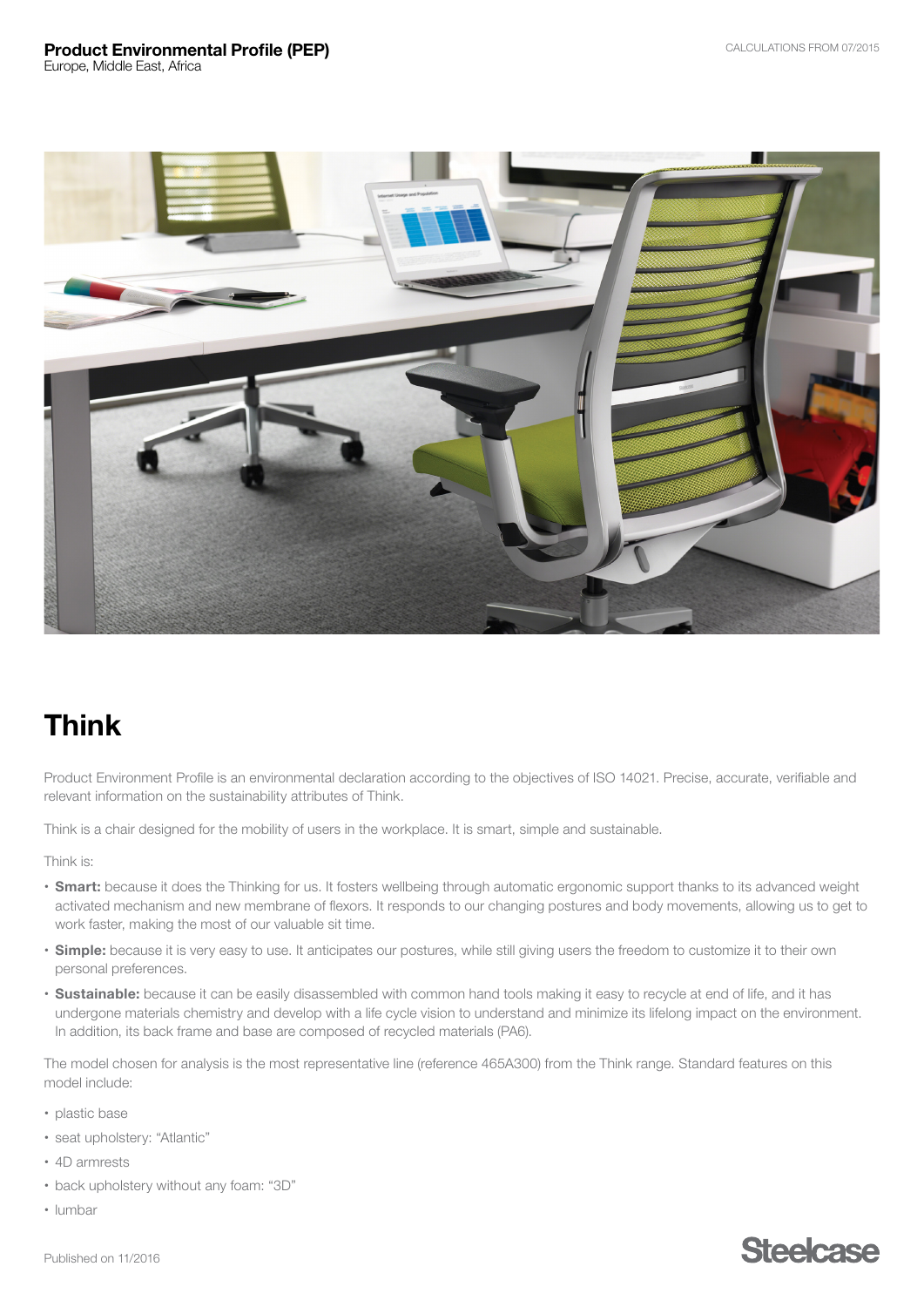# Environmental Overview

## Final Assembly Location

Final assembly of Think is in Sarrebourg, France, by Steelcase, for the EMEA (Europe, Middle East and Africa) market.

### [Life Cycle Performance](#page-2-0)

Steelcase considers each phase of the life cycle: from materials extraction, production, transport, use and reuse, through the end of its life.

To measure the environmental impacts of Think, Steelcase performed a Life-Cycle Assessment (ISO 14040-44), the results of which are disclosed in an Environmental Product Declaration (EPD – ISO 14025).

### Materials<sup>®</sup>

## Materials Composition

A break down of the basic materials in Think.

### Materials Chemistry

Steelcase's materials chemistry practice aims to design products with materials that support human and environmental health, throughout all phases of the life cycle.

### Recycled Materials and Recyclability

Think contains 27.4% recycled materials, by weight (20.8% pre-consumer + 6.6% post-consumer).

At the end of its useful life, Think is 95% recyclable by weight.

## [Certifications and Labels](#page-5-0)

The environmental and social performance of Think is communicated through the following voluntary labels / certifications:

- NF Environnement
- NF OEC
- SCS Indoor Advantage™ Gold
- Environmental Product Declaration (EPD)

## LEED Contribution

Think may contribute in the following areas:

- Recycled content
- Regional materials
- Low-emitting material
- Design for flexibility
- Environmental Product Declarations
- Material ingredients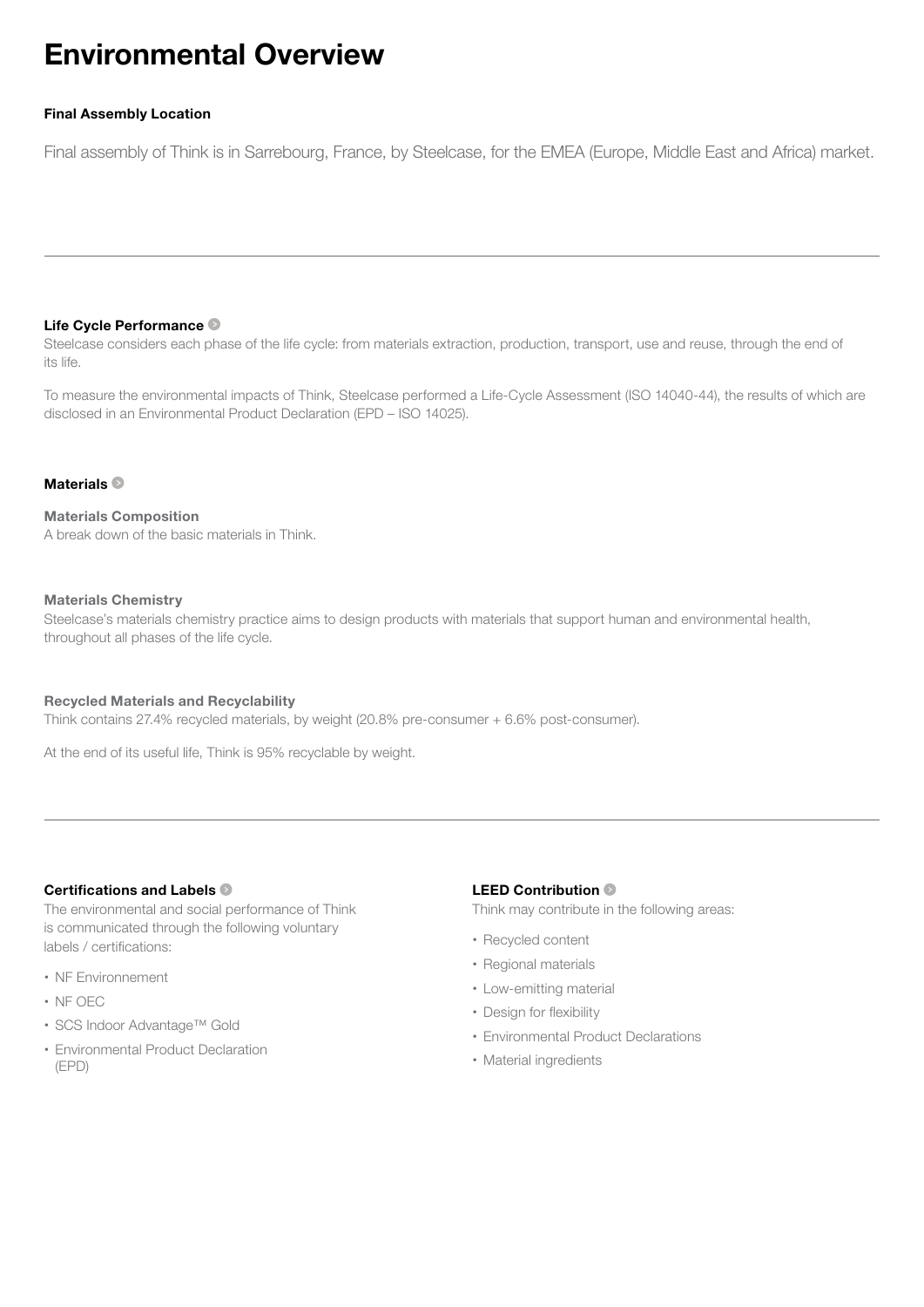# <span id="page-2-0"></span>Life Cycle Performance

Steelcase considers each phase of the life cycle: from materials extraction, production, transport, use and reuse, through the end of its life.

### **Materials**

This phase includes raw materials extraction and transformation into material ready to be used.

- Contains 27.4% recycled materials, by weight (20.8% pre-consumer + 6.6% post-consumer).
- Materials chemistry assessment completed for this product.
- No REACh Substances of Very High Concern (SVHC) present at concentrations greater than 0.1% according to data/ declarations provided by our suppliers.
- No flame retardants nor phthalates nor biocides added as defined by the requirements of NF Environnement and Blauer Engel RAL-UZ 38.
- Materials used in the manufacturing and assembly of our products are not specified to contain nanomaterials.
- Plastic parts do not contain pigments with Cadmium, Chrome VI and Mercury.
- Eco-labelled textiles OekoTex / EU Ecolabel / Cradle to Cradle Certified™ and rapidly renewable wool textiles available to specify with product.
- Packaged with 100% recycled cardboard and 25% recycled LDPE film.

### Production

This phase comprises all production and assembly processes taking place at Steelcase or at their suppliers and sub-suppliers.

- Final assembly of Think is in Sarrebourg, France, by Steelcase, for the EMEA (Europe, Middle East and Africa) market.
- This plant is ISO 14001 and OHSAS 18001 certified.

### **Transport**

This phase includes downstream transports.

- Made in Europe
- Product is shipped knocked down 4 pieces in all possible scenarios - allowing for optimization of transport volume.

### Use

During the use phase of the product - the longest phase of the life cycle - no significant environmental impacts occur.

- Product meets ANSI/BIFMA Standards M7.1/X7.1 for low- VOC emissions to indoor air quality - SCS Indoor Advantage™ Gold.
- Designed for a long product life, with replaceable parts that are easy to change.

### End of Use

Any product can become a resource itself, or be responsibly disposed of in different ways.

- Designed to enable responsible end of use strategies re-selling, refurbishing, charitable donation or recycling.
- Designed for a quick and easy disassembly of materials with no permanent assembly.
- Disassembly and recycling directions available upon request, for a representative configuration.
- 95% effectively recyclable by weight, according to the current waste disposal schemes.
- Clean with only soapy water.
- Maintenance information available upon request.
- 100% effectively recyclable packaging.
- Primary plastic parts clearly labelled for easy sorting and effective recycling, according to ISO 11469.
- Steelcase offers a comprehensive asset management service for furniture that is no longer needed. For more information, and to see if this service is available in your area, please contact Eco'Services at eco-services@steelcase.com

### For more information

Ask for the Environmental Product Declaration (EPD) (according to ISO 14025) which communicates the estimated environmental impacts of this product throughout its life cycle, using the life cycle assessment methodology ISO 14040/14044.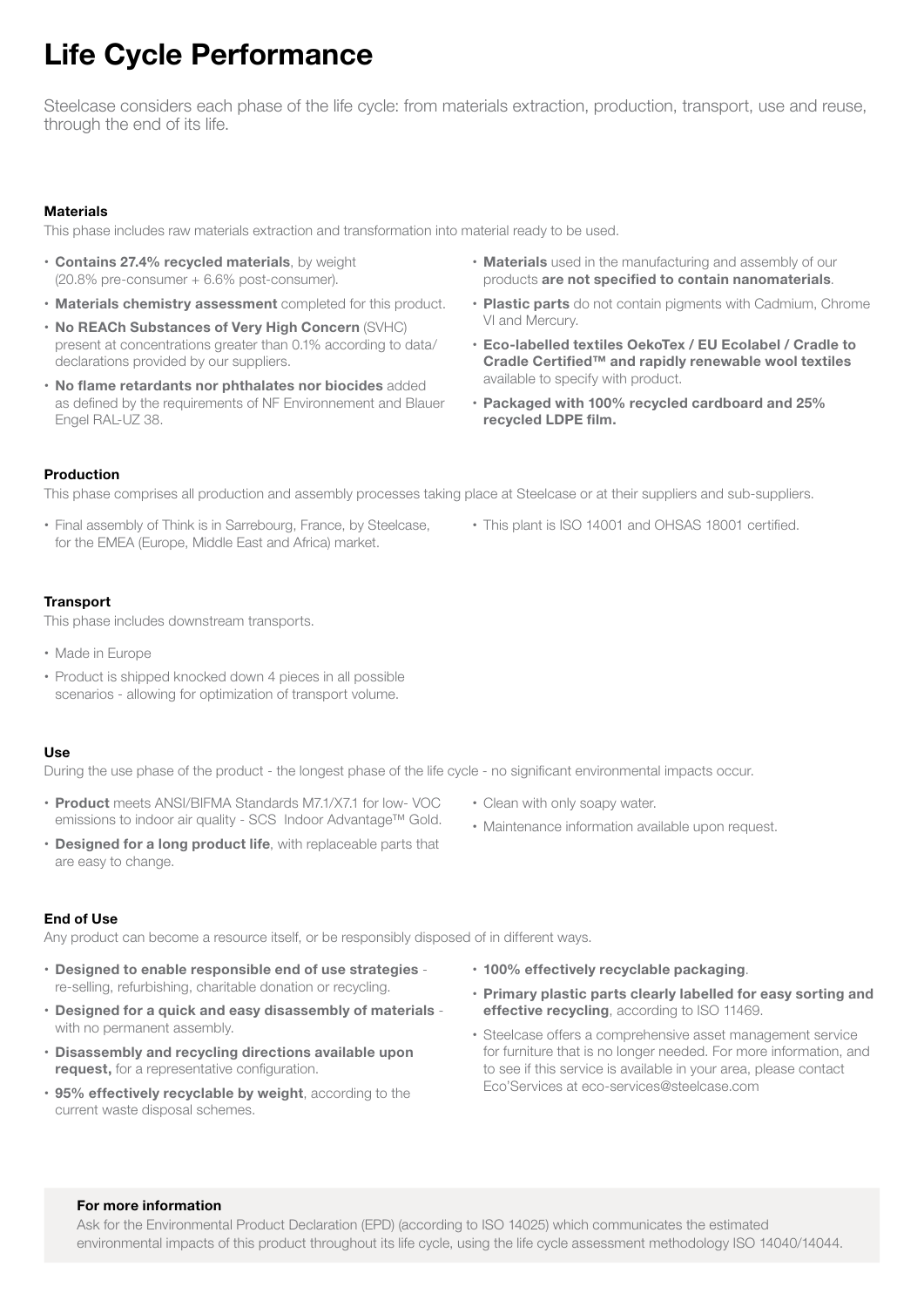# <span id="page-3-0"></span>**Materials**

Think materials composition is listed below\*.



| <b>METALS</b> |     |      |  |
|---------------|-----|------|--|
|               | kg  | $\%$ |  |
| Steel         | 5.4 | 27.2 |  |
| Aluminum      | 1.8 | 9.0  |  |
| Zinc (Zamak)  | 0.1 | 0.3  |  |
|               |     |      |  |



|                                       | kg    | $\%$  |
|---------------------------------------|-------|-------|
| Glass-filled nylon 6 (PA6-GF)         | 4.7   | 23.6  |
| Polypropylene (PP)                    | 2.2   | 11.4  |
| Polyoxymethylene (POM)                | 0.2   | 1.2   |
| Polyester (PET)                       | 0.1   | 0.4   |
| Nylon 6 (PA6)                         | 0.1   | 0.3   |
| Acrylonitrile butadiene styrene (ABS) | < 0.1 | 0.2   |
| High density polyethylene (HDPE)      | < 0.1 | 0.1   |
| Synthetic rubber                      | < 0.1 | < 0.1 |

 $7%$ 

## OTHER MATERIALS

|                   | кg |     |
|-------------------|----|-----|
| Polyurethane foam |    | h h |
| Polyester fabric  |    |     |
| Fiberglass        |    | ()4 |



| PACKAGING                       |     |      |
|---------------------------------|-----|------|
|                                 | kg  | $\%$ |
| Cardboard                       | 3.6 | 18.2 |
| Low density polyethylene (LDPE) |     |      |

TOTAL WEIGHT – incl. packaging 19.8 100

\*The list of materials does not contain all materials used in the product (adhesives, coatings, residuals, etc.).

### Materials Chemistry

Steelcase's goal in its materials chemistry practice is to design products with materials that are ecologically sound, and that mitigate the risk to human and environmental health, throughout all phases of the life cycle.

We have contacted our suppliers for all products sold in the European Union to ensure that our products are compliant with REACh (Registration, Evaluation, Authorization and Restriction of Chemicals). When information from suppliers is not available, we rely on testing to ensure that our products meet required standards.

Steelcase intends to avoid from purchasing products, components, or materials containing any "Democratic Republic of the Congo (DRC) Conflict Minerals" (coltan (from which tantalum is derived), cassiterite (tin), gold, wolframite (tungsten), or their derivatives), and any other minerals or derivatives which the U.S. Secretary of State determines to be financing conflict in the DRC or an adjoining country.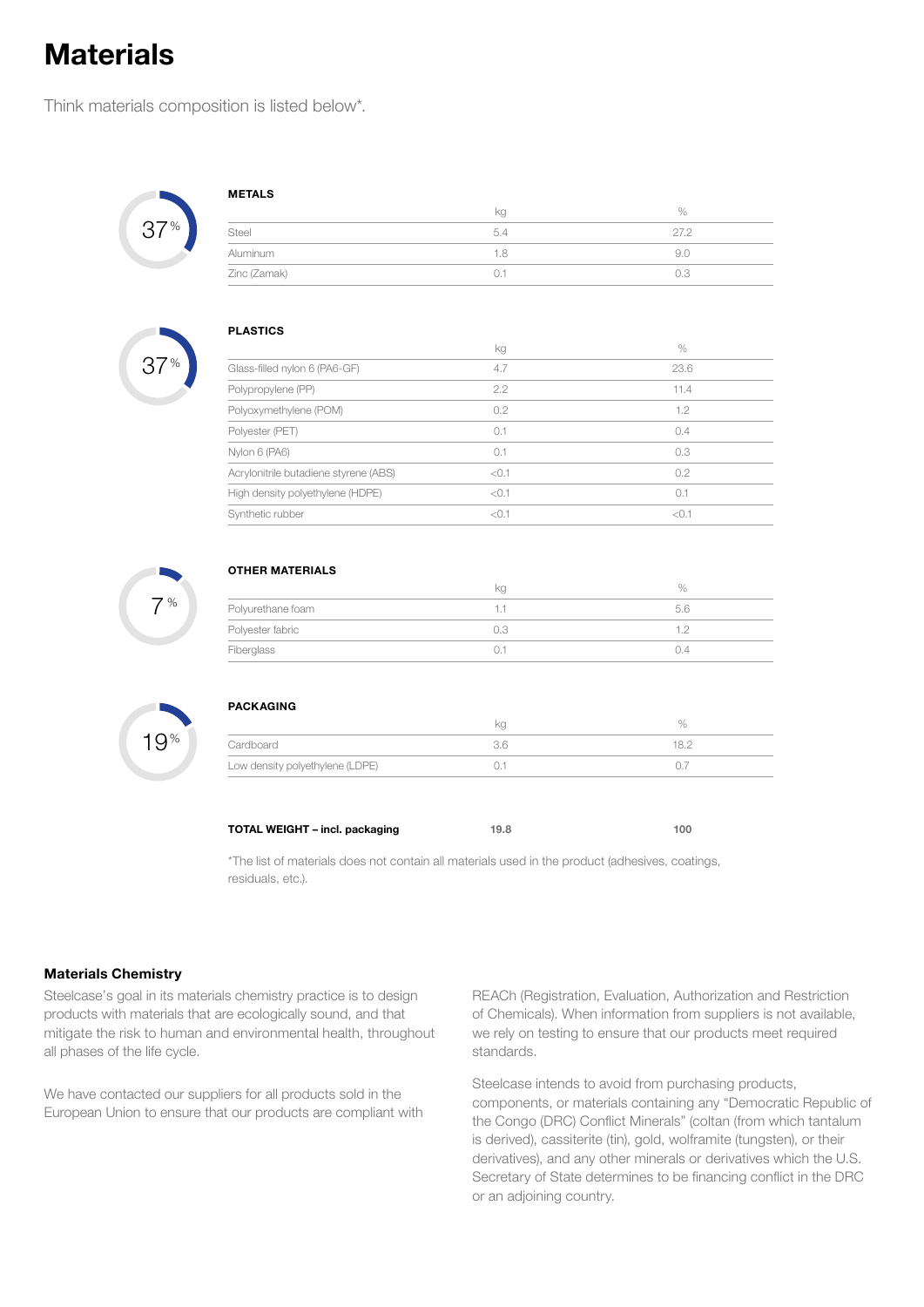### Recycled Materials and Recyclability

Recycled materials are determined by weight and defined in accordance with the ISO 14021. They may include pre- and post-consumer materials:

- Pre-consumer materials (or post-industrial recycled materials) are materials diverted from the waste stream during a manufacturing process. Excluded is reutilization of materials such as rework, regrind or scrap generated in a process and capable of being reclaimed within the same process that generated it.
- Post-consumer materials are materials generated by households or by commercial, industrial and institutional facilities in their role as end-users of the final product, which can no longer be used for its intended purpose. This includes returns of material from the distribution chain.



## THINK

| Total recycled content         | 4.8 | 27.4 |
|--------------------------------|-----|------|
| Post-consumer recycled content |     | 66   |
| Pre-consumer recycled content  |     | 20 B |
|                                | кg  |      |

 $\overline{\phantom{a}}$ Pre consumer - Recycled content

 $\blacksquare$ Post consumer - Recycled content

П Virgin material

\*Calculations of recycled materials are based on data provided by professional organizations, suppliers and other available information. Recycled content figures are based off of product weight only, and exclude packaging for evaluation to LEED contribution and other purposes. This data may include industry averages, ranges or other broadly based information. Steelcase makes conservative assumptions when compiling this information to provide the most accurate recycled content calculations possible but variability in market conditions or manufacturing processes may result in higher or lower content. This document will be reviewed and updated periodically and is subject to change without notice.

### **Recyclability**

Steelcase considers a material recyclable if it can be effectively collected, sorted, processed, and converted into raw materials to be used in the production of new products.\*Recyclability calculation does not include packaging.



## 95%

According to the available waste management infrastructures, we estimate that 95% is effectively recyclable.

\*To be compliant with applicable regulations, Steelcase calculations are based on the materials having physical properties that allow recycling, our evaluation of the ability to disassemble the products and that actual availability of recycling services in the markets where the products are sold.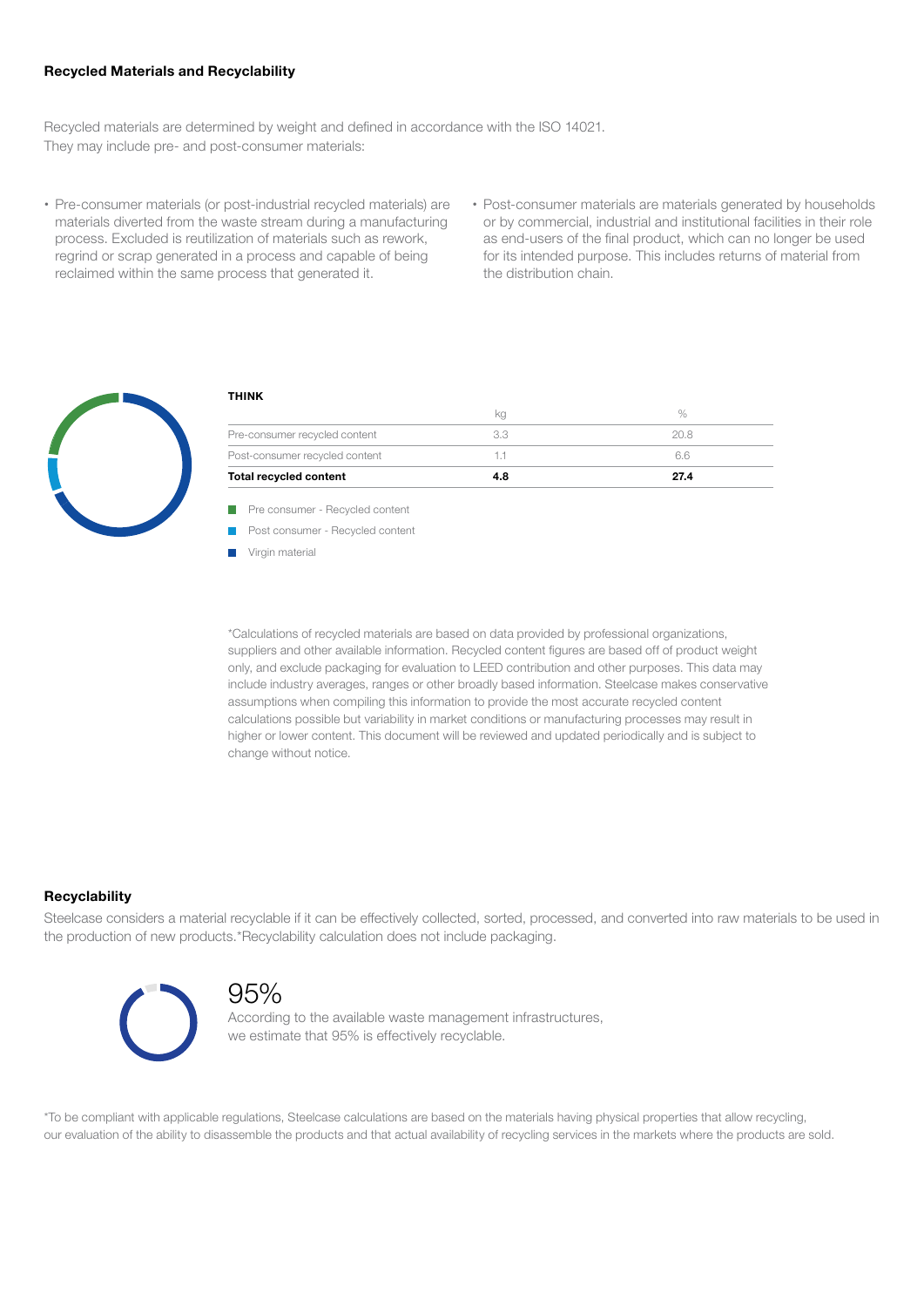# <span id="page-5-0"></span>Certifications and Labels

To show continuous improvements, Steelcase communicates the environmental and social performance of its products through voluntary labels and declarations.

### ON THE PRODUCTS

### EPD

This product has gone through the LCA methodology, which results have been communicated through a voluntary Type III Environmental Product Declaration, according to the objectives of ISO 14025.

### NF Environnement

This product is NF Environnement certified, meaning it complies with 20 product lifecycle criteria.

### Office Excellence Certifié

This product is NF OEC (Office Excellence Certifié) certified, meaning it complies with safety, ergonomic, environmental and social requirements.

#### SCS Indoor Advantage™ Gold

This product is Indoor Advantage™ (1) Gold certified, according to the indoor air quality emissions requirements defined by the ANSI/ BIFMA M7.1- 2011.

### ON THE MATERIALS

### Cradle to Cradle Certified™

A selection of textile options are Cradle to Cradle Certified™ (2) Silver, which assesses and rates products for material health, material reutilization, renewable energy and carbon management, water stewardship, and social fairness.

### European Ecolabel

A selection of pure wool fabrics are labelled with the European Ecolabel, guaranteeing that it meets stringent quality and environmental performance criteria.

### Oeko-Tex

A selection of fabrics are certified with the Oeko-Tex 100 Standard, guaranteeing a limited presence of harmful substances

### ON THE PLANTS

### ISO 14001

The plant in Sarrebourg, France is ISO (International Organization for Standardization) 14001 - Environmental management system certified.

### OHSAS 18001

The plant in Sarrebourg, France is OHSAS 18001 (Occupational Health and Safety Assessment Series) management system certified.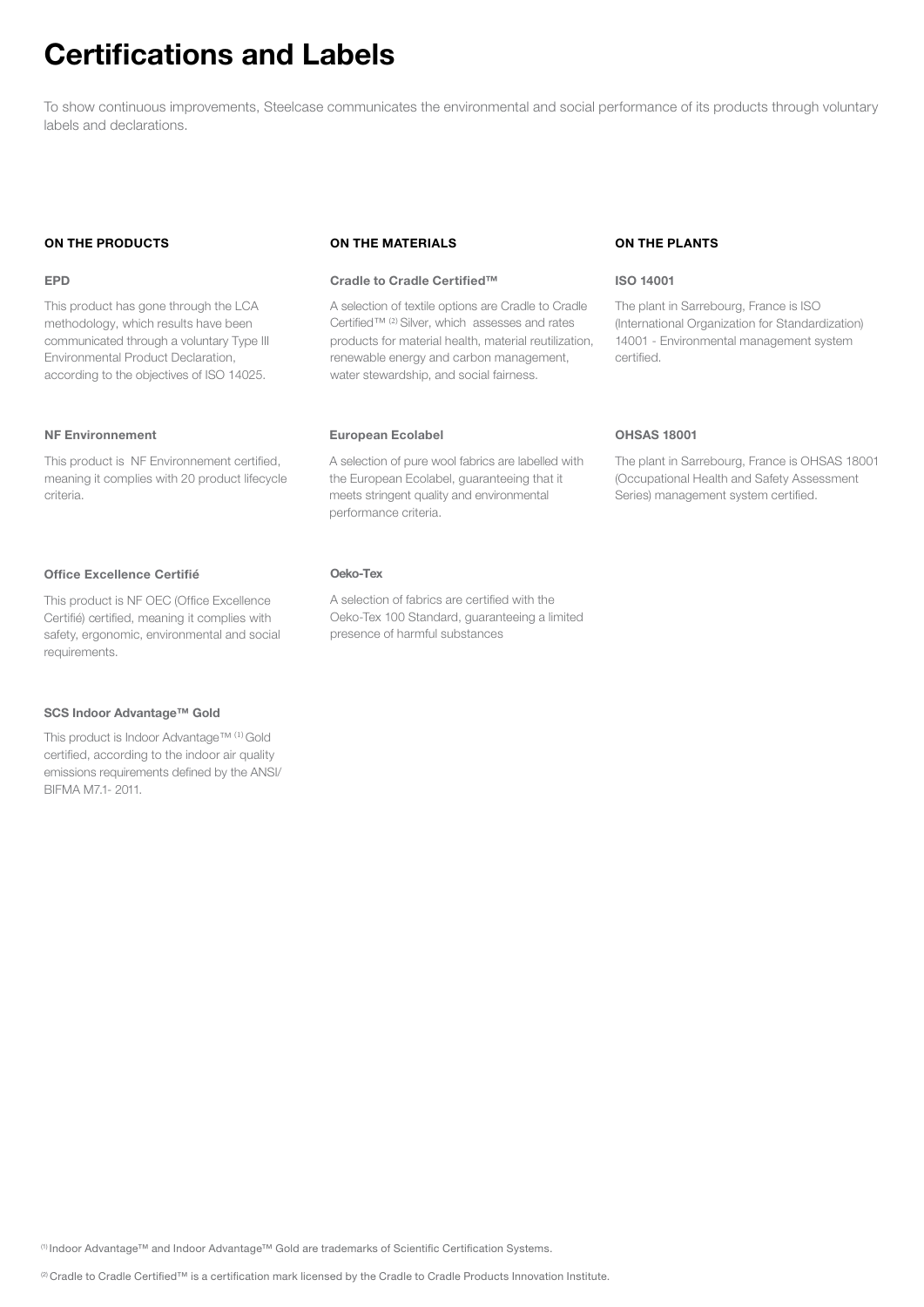# <span id="page-6-0"></span>LEED V3 – 2009

LEED, or Leadership in Energy & Environmental Design, is a green building certification program that recognizes best-in-class building strategies and practices. The entire Think range may contribute to a project's pursuit of LEED certification across the three rating systems:

- LEED-ID+C Interior Design & Construction 2009 (formerly LEED-CI)
- LEED-BD+C Building Design & Construction 2009 (formerly LEED-NC, LEED-Core & Shell & LEED-Schools)
- LEED-O+M Operations & Maintenance (formerly LEED-EB)

| <b>CREDITS</b>                     | <b>RATING SYSTEM</b> |                              |                                                           | <b>POTENTIAL CONTRIBUTION*</b>                                                                                                        |
|------------------------------------|----------------------|------------------------------|-----------------------------------------------------------|---------------------------------------------------------------------------------------------------------------------------------------|
|                                    | $ID + C$             | $BD+C$                       | $O+M$                                                     |                                                                                                                                       |
| <b>Materials &amp; Resources</b>   |                      |                              |                                                           |                                                                                                                                       |
|                                    |                      | MRc4                         |                                                           |                                                                                                                                       |
| Recycled content                   | MRc4                 | Healthcare:<br>MRc5 Option 3 | MRc2.2:<br>Sustainable<br>Purchasing-<br><b>Furniture</b> | Think contributes to the project recycled content criteria:<br>post-consumer $(6.6\%) + \frac{1}{2}$ pre-consumer $(20.8\%) = 17\%$ . |
|                                    | MRc3.2               | MRc3                         |                                                           | If chosen for reuse, this product can contribute to<br>the 30% valuation of the furniture & furnishings budget                        |
| Materials reuse                    |                      | Healthcare:                  |                                                           |                                                                                                                                       |
|                                    |                      | MRc5 Option 3                |                                                           |                                                                                                                                       |
|                                    | MRc5                 | MRc5                         |                                                           | Think is assembled in Sarrebourg, France for<br>EMEA orders.<br>Projects < 800 kilometers from this location qualify.                 |
| Regional materials                 |                      | Healthcare:                  |                                                           |                                                                                                                                       |
|                                    |                      | MRc5 Option 3                |                                                           |                                                                                                                                       |
| Rapidly renewable materials        |                      | MRc6                         |                                                           |                                                                                                                                       |
|                                    | MRc6                 | Healthcare:                  |                                                           | Steelcase offers textile and surface material options that<br>may contribute to this credit.                                          |
|                                    |                      | MRc5 Option 3                |                                                           |                                                                                                                                       |
| <b>Indoor Enviromental Quality</b> |                      |                              |                                                           |                                                                                                                                       |

| Low emitting materials | EQc4.5 | Healthcare:<br>MRc5 Option 2 |  | Think is SCS Indoor Advantage™ Gold (depending on<br>options) certified for indoor air quality in EMEA. |  |
|------------------------|--------|------------------------------|--|---------------------------------------------------------------------------------------------------------|--|

\*For potential contribution: These are the probable contributions; exact contributions will be dependent on the LEED rating system and the specific product.

\*\*For LEED BD+C: New construction, these standards do not currently apply to furniture in the IEQ credit; however, the USGBC has allowed equivalent credit for furniture / furnishings when submitted as an Innovation in Design credit.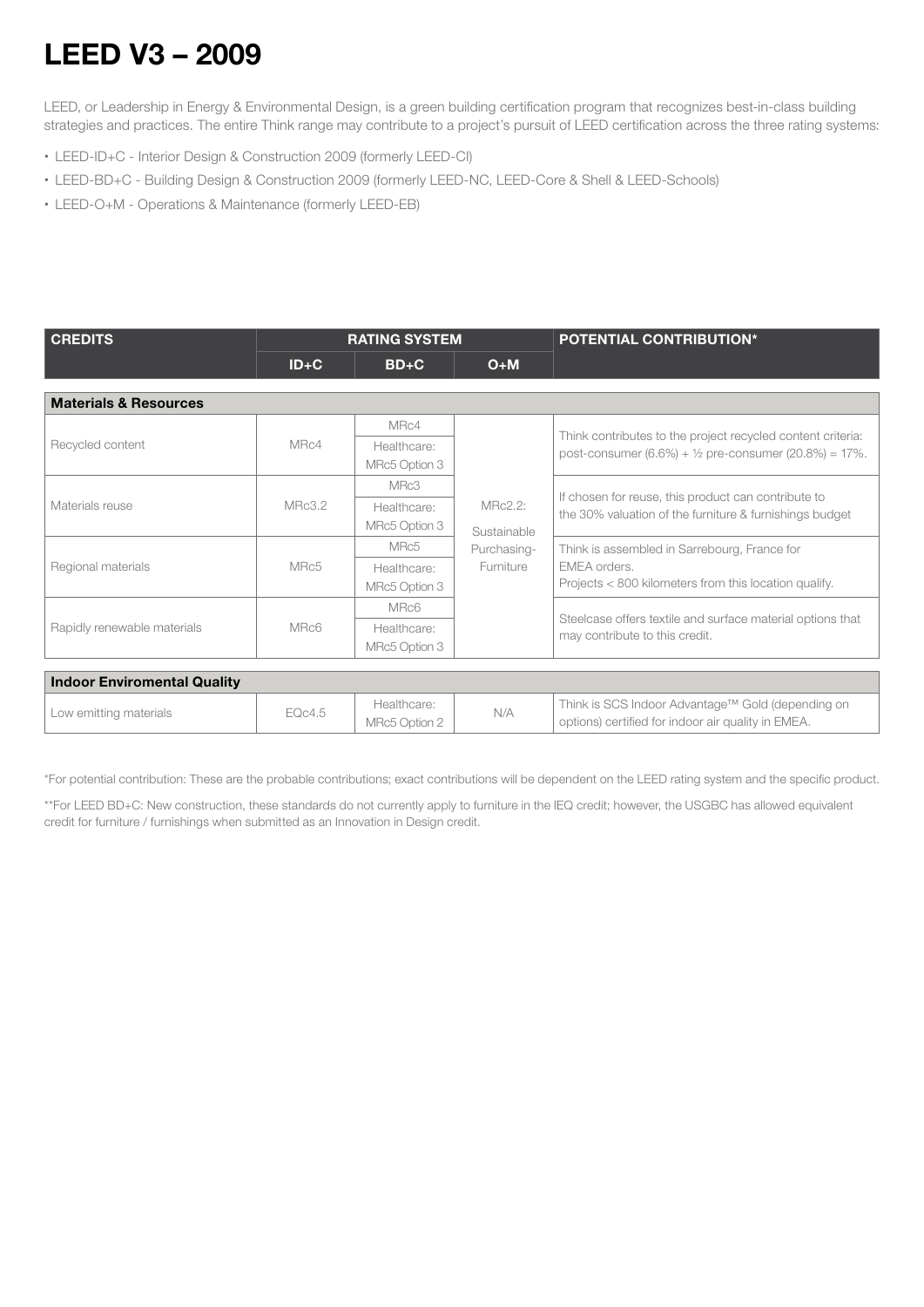# LEED V4

LEED is a rating system that drives integrated design thinking as it relates to various aspects of green buildings. The whole Think range can contribute to a project's pursuit of LEED Certification across the three rating systems:

- LEED-ID+C Interior Design & Construction
- LEED-BD+C Building Design & Construction
- LEED-O+M Operations & Maintenance

| <b>CREDITS</b>                                                                          | <b>RATING SYSTEM</b>                                 |                                                           |                                                                                     | <b>POTENTIAL CONTRIBUTION*</b>                                                                                                                                                                                                                                                            |
|-----------------------------------------------------------------------------------------|------------------------------------------------------|-----------------------------------------------------------|-------------------------------------------------------------------------------------|-------------------------------------------------------------------------------------------------------------------------------------------------------------------------------------------------------------------------------------------------------------------------------------------|
|                                                                                         | $ID + C$                                             | $BD+C$                                                    | $O+M$                                                                               |                                                                                                                                                                                                                                                                                           |
| <b>Materials &amp; Resources</b>                                                        |                                                      |                                                           |                                                                                     |                                                                                                                                                                                                                                                                                           |
| Interiors life-cycle impact reduction                                                   | Option 2:<br>Furniture Reuse                         | N/A                                                       |                                                                                     | Steelcase products are designed to be long lasting and<br>durable-- often making reuse a feasible option, depending<br>on project needs and desirability.                                                                                                                                 |
|                                                                                         |                                                      | Option 2:<br>Leadership<br>extraction<br>practices        | Purchasing -<br>facility<br>maintenance<br>and renovation<br>Option 2:<br>furniture | Extended Producer Responsibility - Steelcase offers<br>different end of use / end of life programs for different<br>markets, to reuse, resell, refurbish, donate, or recycle the<br>mix of existing assets - all in an effort to divert materials<br>from the landfill (See notes below). |
| Building product disclosure<br>and optimization - sourcing of                           | Option 2:<br>Leadership                              | Healthcare -<br>Medical                                   |                                                                                     | Bio-based materials - Steelcase offers select textile and<br>surface material options that may contribute to this credit.                                                                                                                                                                 |
| raw materials                                                                           | extraction<br>practices                              | furniture &<br>furnishings                                |                                                                                     | Materials Reuse - If chosen for reuse, this product can<br>contribute.                                                                                                                                                                                                                    |
|                                                                                         |                                                      | Option 3:<br>Multi-attribute<br>assessment                |                                                                                     | Recycled content - Think [contributes to the project<br>recycled content criterial:<br>post-consumer (6.6%) + $1/2$ pre-consumer (20.8%) =<br>$(17.0\%)$ .                                                                                                                                |
| Building product disclosure and<br>optimization - environmental product<br>declarations | Option 1:<br>Environmental<br>Product<br>Declaration | Furniture<br>and medical<br>furnishings                   | N/A                                                                                 | A life cycle assessment has been performed on Think,<br>the results of which are published through a Type III<br>Environmental Product Declaration (available for viewing).                                                                                                               |
|                                                                                         |                                                      | Option 3:<br>Multi-attribute<br>assessment<br>of products |                                                                                     |                                                                                                                                                                                                                                                                                           |
|                                                                                         |                                                      | Option 1:<br>Environmental<br>Product<br>Declaration      |                                                                                     |                                                                                                                                                                                                                                                                                           |
| <b>Construction &amp; Demolition Waste</b><br>Planning & Management                     | Required                                             | Required                                                  | N/A                                                                                 | Steelcase uses several innovative packaging initiatives<br>to minimize our waste impact (see transport section).<br>These efforts may help to contribute, in part, towards<br>achieving this prerequisite or credit.                                                                      |

\*For potential contribution: These are the probable contributions; exact contributions will be dependent on the LEED rating system and the specific product.